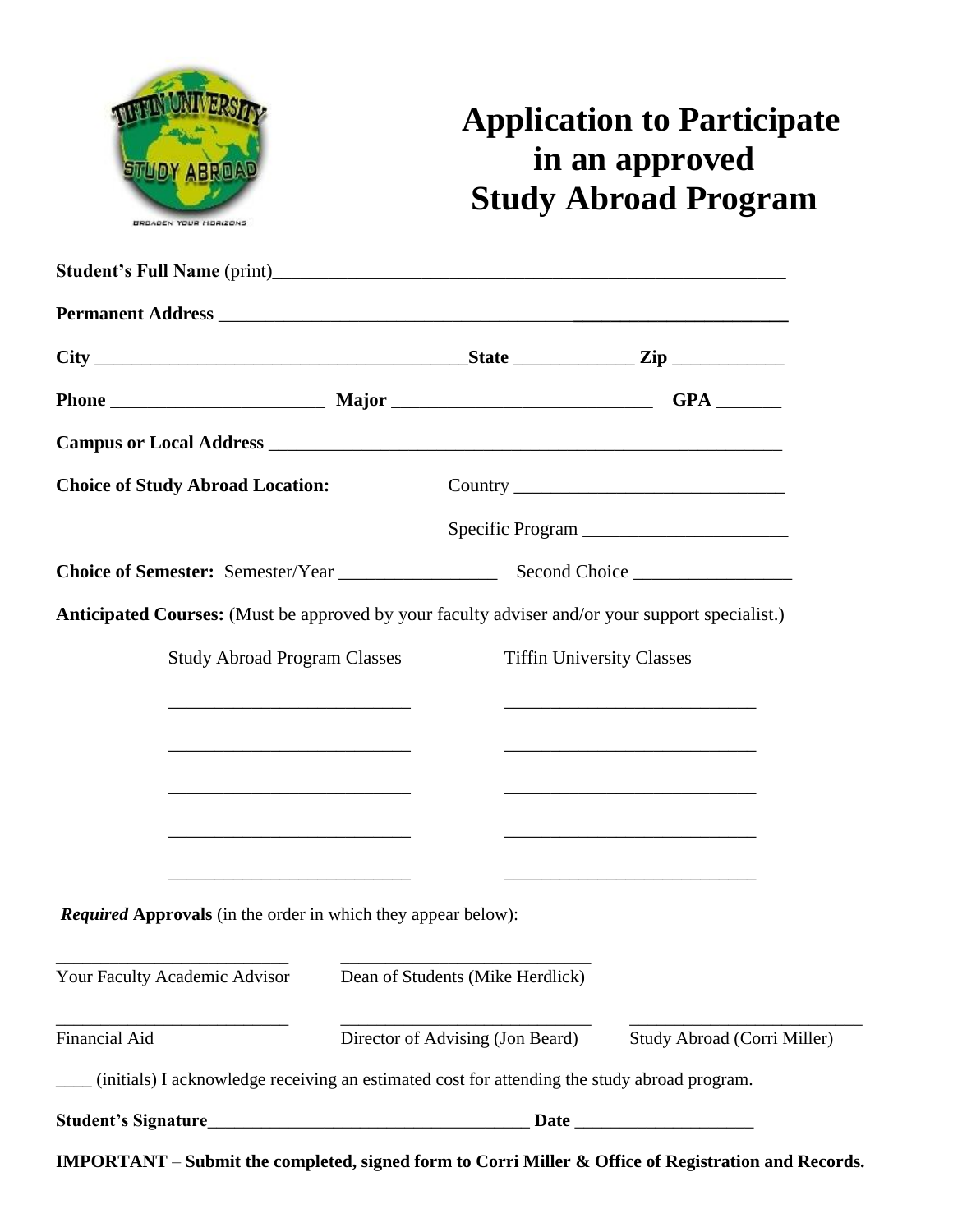## **Emergency Contact Information**

In case of emergency or an unexpected change in travel plans please identify two individuals the program or tour coordinator should contact.

\_\_\_\_\_\_\_\_\_\_\_\_\_\_\_\_\_\_\_\_\_\_\_\_\_\_\_\_\_\_\_\_\_ \_\_\_\_\_\_\_\_\_\_\_\_\_\_\_\_\_\_\_\_\_\_\_\_\_\_\_\_\_\_\_\_\_

\_\_\_\_\_\_\_\_\_\_\_\_\_\_\_\_\_\_\_\_\_\_\_\_\_\_\_\_\_\_ \_\_\_\_\_\_\_\_\_\_\_\_\_\_\_\_\_\_\_\_\_\_\_\_\_\_\_\_\_\_\_\_\_

Name Name Name

Relationship Relationship

\_\_\_\_\_\_\_\_\_\_\_\_\_\_\_\_\_\_\_\_\_\_\_\_\_\_\_\_\_\_\_\_\_ \_\_\_\_\_\_\_\_\_\_\_\_\_\_\_\_\_\_\_\_\_\_\_\_\_\_\_\_\_\_\_\_\_ Home Phone Number Home Phone Number

\_\_\_\_\_\_\_\_\_\_\_\_\_\_\_\_\_\_\_\_\_\_\_\_\_\_\_\_\_\_\_\_\_ \_\_\_\_\_\_\_\_\_\_\_\_\_\_\_\_\_\_\_\_\_\_\_\_\_\_\_\_\_\_\_\_\_ Cell phone Number Cell Phone Number

\_\_\_\_\_\_\_\_\_\_\_\_\_\_\_\_\_\_\_\_\_\_\_\_\_\_\_\_\_\_\_\_\_ \_\_\_\_\_\_\_\_\_\_\_\_\_\_\_\_\_\_\_\_\_\_\_\_\_\_\_\_\_\_\_\_\_ Work phone if applicable Work phone if applicable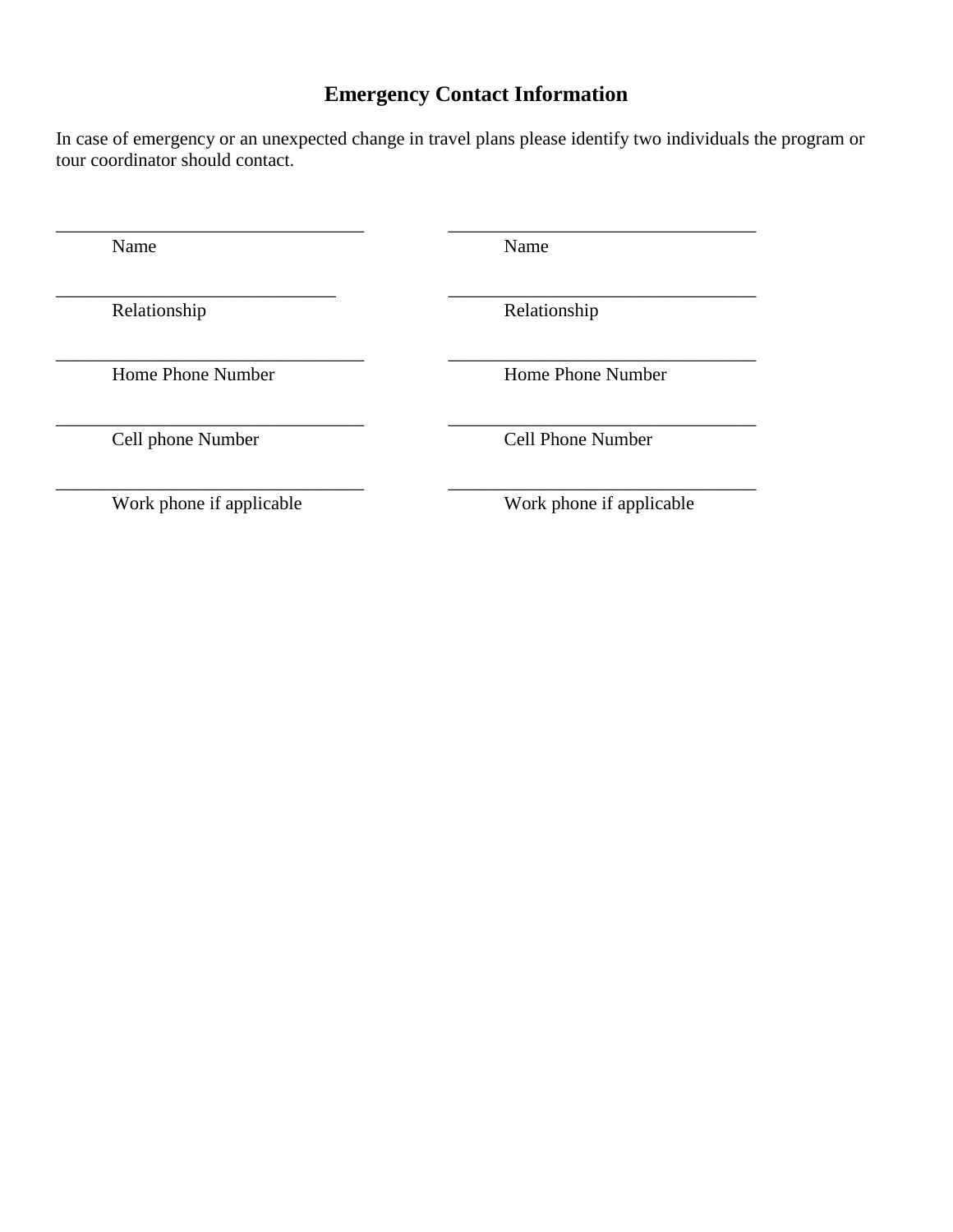#### **TIFFIN UNIVERSITY PARTICIPATION AGREEMENT STUDY ABROAD PROGRAM**

This Student Participation Agreement ("Agreement") is entered into on this day of . 20 with a between \_\_\_\_\_\_\_\_\_\_\_\_\_\_\_\_\_\_\_\_\_\_\_\_\_\_\_\_\_\_\_\_\_\_\_\_\_\_(student name), a Student of Tiffin University on behalf of himself/herself, his/her heirs, family, personal representatives, successors and assigns ("Student") and Tiffin University on behalf of the board of trustees, board of directors, officers, employees, professors, agents, successors, and assigns ("TU") who agree to be bound by the terms and conditions set forth below. Student and TU may be individually referred to herein as "Party" or collectively "Parties."

### **RECITALS:**

A. Student wishes to participate in a study abroad program with  $\qquad \qquad$  in

 $(city)$  (state or country).

B. TU wishes to provide the opportunity to Student to participate in the Activity;

C. The Parties, as their desire to fully and completely resolve all matters relating to the Activity, enter into this Agreement to formalize the Parties' rights and obligations pursuant to the terms and conditions set forth herein.

#### **PROVISIONS:**

In consideration of the promises and covenants contained in this Agreement, and for other good and valuable consideration, the receipt and sufficiency of which is hereby acknowledged, the Parties agree as follows:

**Participation in Activity:** TU shall allow Student to participate in the Activity Student has voluntarily elected to participate in, provided Student strictly complies with this Agreement; all TU policies, rules and procedures; all State and Federal laws and regulations; and all laws and regulations in the location of the Activity. Student fully acknowledges, understands and appreciates the dangers, hazards, and risks involved in all aspects of the Activity, including without limitation, transportation and any independent activities Student may undertake supplemental to the Activity. Further, Student fully acknowledges, understands and appreciates these dangers and risks may result in injury and impairment to Student's body, mind, general health, personal property, and could include serious or even mortal injuries and property damage.

2. **Assumption of Risks:** Knowing the dangers, hazards, and risks of Activity and all possible related activities related to Activity, and in consideration of being permitted to participate in the Activity, Student hereby assumes all risks and responsibilities related to Student's participation in the Activity, including without limitation, transportation and any independent activities Student may undertake supplemental to the Activity. If Student is also an employee of TU, Student hereby represents and warrants that participation in the Activity is not within the scope of Student's employment with TU.

3. **Health / Medical Treatment / Insurance**: Student represents and warrants he/she is healthy and does not have any health-related issues that would preclude, restrict, or in any way affect Student's ability to participate in the Activity. Further, Student represents and warrants Student has sufficient medical insurance to fully cover any injuries and/or damages that may occur to Student or Student's property while participating in the Activity. If Student is a driver that will drive while participating in the Activity, Student hereby represents and warrants that Student has sufficient automobile liability insurance coverage including medical pay. Student hereby grants TU and any other third party the permission and authorization to provide or request to provide medical treatment by a third party, if deemed necessary by TU or the third party. TU and any other third party shall not be responsible for providing, requesting to provide or failing to provide or request to provide medical treatment to Student.

4. **Publicity and Photo Documentation**: Student acknowledges and agrees that TU may photograph, televise, or reproduce Student's likeness, image, voice, statements, etc. for publicity and educational purposes or for any other use TU chooses, at TU's sole discretion.

5. **Limitation of Liability and Release.** In no event shall TU, or the board of trustees, board of directors, officers, employees, professors, agents, successors, or assigns of TU be liable to Student or Student's family, agents, representatives, heirs, successors, or assigns, or any third party for any damages or loss relating to Activity. This limitation applies to all potential causes of action, including but not limited to, breach of contract, breach of warranty, fraud, gross negligence, negligence, strict liability, intentional acts and omissions, misrepresentations, and other torts. In conjunction with the Release, Waiver of Liability and Hold Harmless Agreement attached and incorporated by this reference, Student on behalf of Student and his/her family, agents, representatives, heirs, successors, and assigns completely, irrevocably, and unconditionally releases and forever discharges TU, the board of trustees, board of directors, officers, employees, professors, agents, successors and assigns of TU from and against any and all claims, demands, lawsuits, causes of action and/or liability whatsoever involving any matter arising out of or in any way related, directly or indirectly, to Activity and further, Student on behalf of Student, Student's family, agents, representatives, heirs, successors, or assigns unconditionally releases and forever discharges TU, and the board of trustees, board of directors, officers, employees, professors, agents, successors, or assigns of TU with respect to any other transaction, event, or occurrence through and including the date of this Agreement, whether now known or unknown, relating to Activity and/or TU.